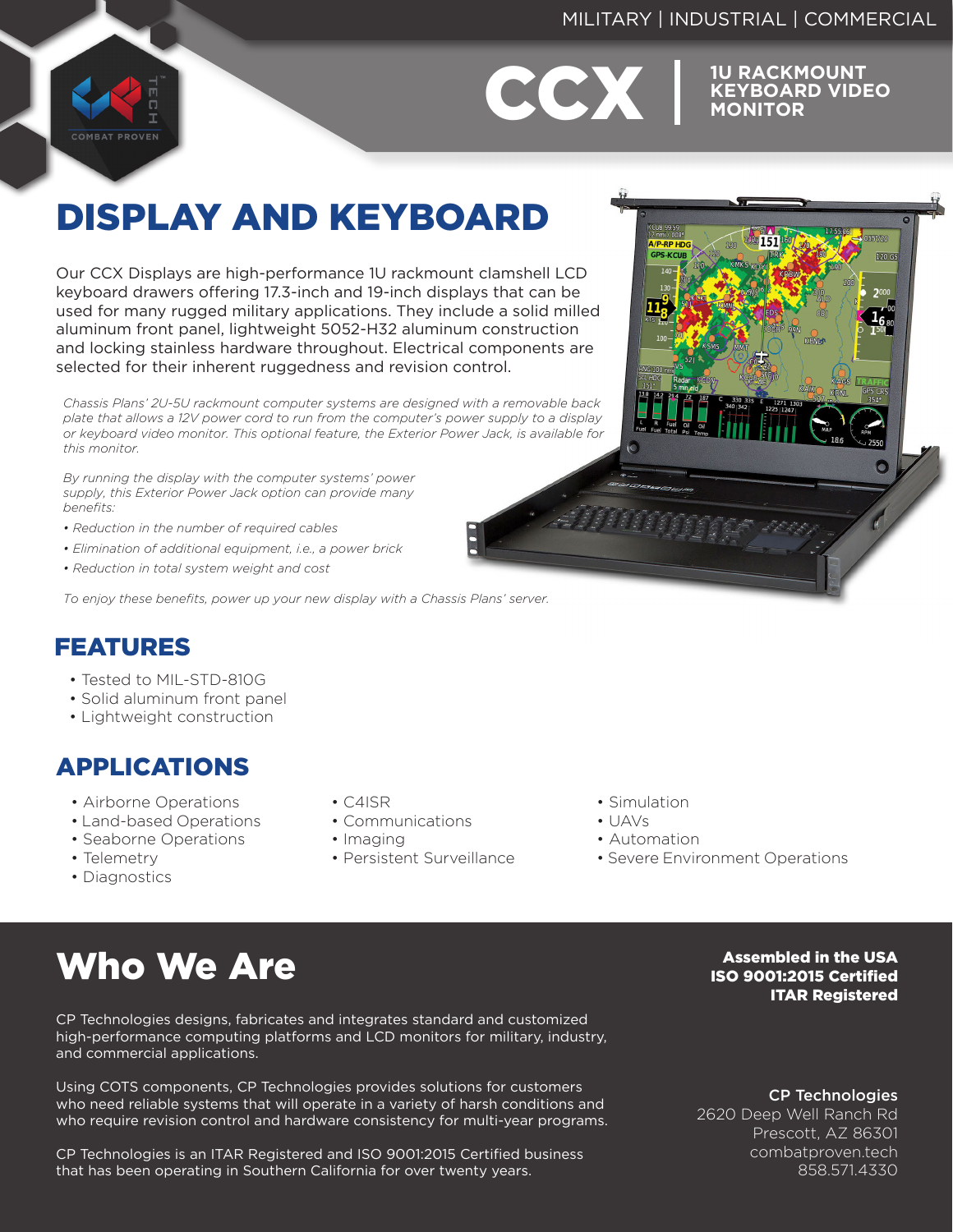

# TECH SPECS

### KEYBOARD DETAILS POWER DETAILS

- Sealed silicone rubber keyboard
- 97 keys (Touch Pad) or 113 keys (Hula Point)
- 12 (Touch Pad) or 20 (Hula Point) function keys
- Integrated numeric pad
- High quality carbon-on-gold contacts
- Protection to NEMA 4 / IP65
- PS/2 or USB Connection
- Tactile keystroke
- 10,000,000 lifecycles per switch
- Built-in sealed Touch Pad or Hula Point mouse devices

**POWER INPUT**

AC input 85 to 264VAC, 1275/704 28VDC

**POWER DISSIPATION**

**EXTERIOR POWER JACK**

Yes (Optional)

42 Watts

PANEL DETAILS

| <b>SCREEN DIAGONAL</b>   | 17.3"                                              | 19"                                                                 |
|--------------------------|----------------------------------------------------|---------------------------------------------------------------------|
| <b>SYSTEM WEIGHT</b>     | 19.5 lbs                                           | $21$ lbs                                                            |
| <b>CONTRAST RATIO</b>    | 600:1                                              | 1000:1                                                              |
| <b>VIEWING ANGLE</b>     | $80^\circ$ (L/R/U/D)                               | 80° (L/R/U/D)                                                       |
| <b>RESPONSE TIME</b>     | 40 <sub>ms</sub>                                   | 5 <sub>ms</sub>                                                     |
| <b>NATIVE RESOLUTION</b> | 1920 x 1080                                        | 1280 x 1024                                                         |
| <b>BRIGHTNESS</b>        | 400 cd/m2<br>1000 cd/m2 high-<br>bright (optional) | 350 cd/m2<br>$1000 \text{ cd}/\text{m2}$ high-<br>bright (optional) |
| <b>BACKLIGHT</b>         | LED                                                | LED                                                                 |

16.7M

**CCX-17.3 CCX-19**

16.7M

### SUPPORTED RESOLUTIONS

- VGA (640 x 480)
- WVGA (800 x 480)
- SVGA (800 x 600)
- XGA (1024 x 768)
- SXGA (1280 x 1024)
- WXGA (1366 x 768)
- WSXGA+ (1680 x 1050)
- WXGA (1280 x 768, 1280 x 800, 1440 x 900)
- HD-1080 (1920 x 1080)
- WUXGA (1920 x 1200)

### CONTROLLER FEATURES INPUTS

Image Up-Scaling

**COLORS**

- Image Down-Scaling
- Picture In Picture
- Memory Buffer
- Sync On Green/Composite
- DV RS-232 Serial Protocol
- Picture By Picture
- Text Overlay Function
- Variable Aspect
- Freeze & Zoom Function
- Programmable Hot Keys • Ethernet Command Protocol
- 

- ARGB (15 Pin VGA)
- DVI-D Input
- PAL / NTSC / SECAM
- Composite Video Input
- HD Component YPbPr (optional)
- SD Component YCbCr (optional)
- HDMI 1.3 (optional)

### CP Technologies 2620 Deep Well Ranch Rd Prescott, AZ 86301